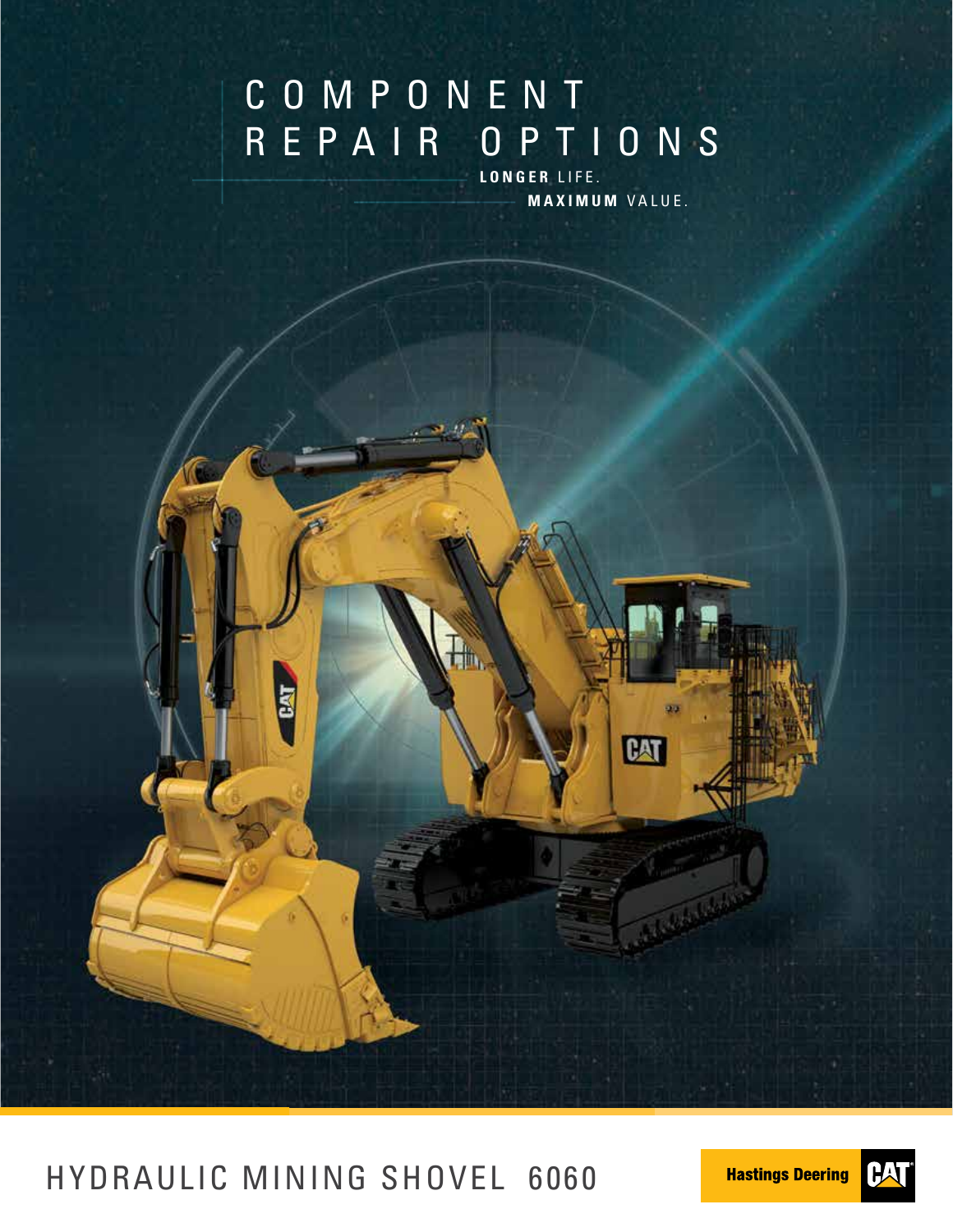#### HELPING YOU CHOOSE THE RIGHT REPAIR OPTION

Whether you are facing a planned or unplanned component overhaul or replacement, having a more diverse range of repair options helps to lower operating costs and meet your production demands.

Understanding your individual operational circumstance, be it a compact turnaround time, budgetary constraints or desire for optimum component life and durability, our Equipment Specialists will help work through our range of repair options to make the best practical decisions to suit your business and operational needs.

#### UNDERSTANDING YOUR COMPONENT REPAIR NEEDS



Whether you are balancing cost versus the downtime, looking to extend component life or wanting to keep your own iron, Hastings Deering has got you covered.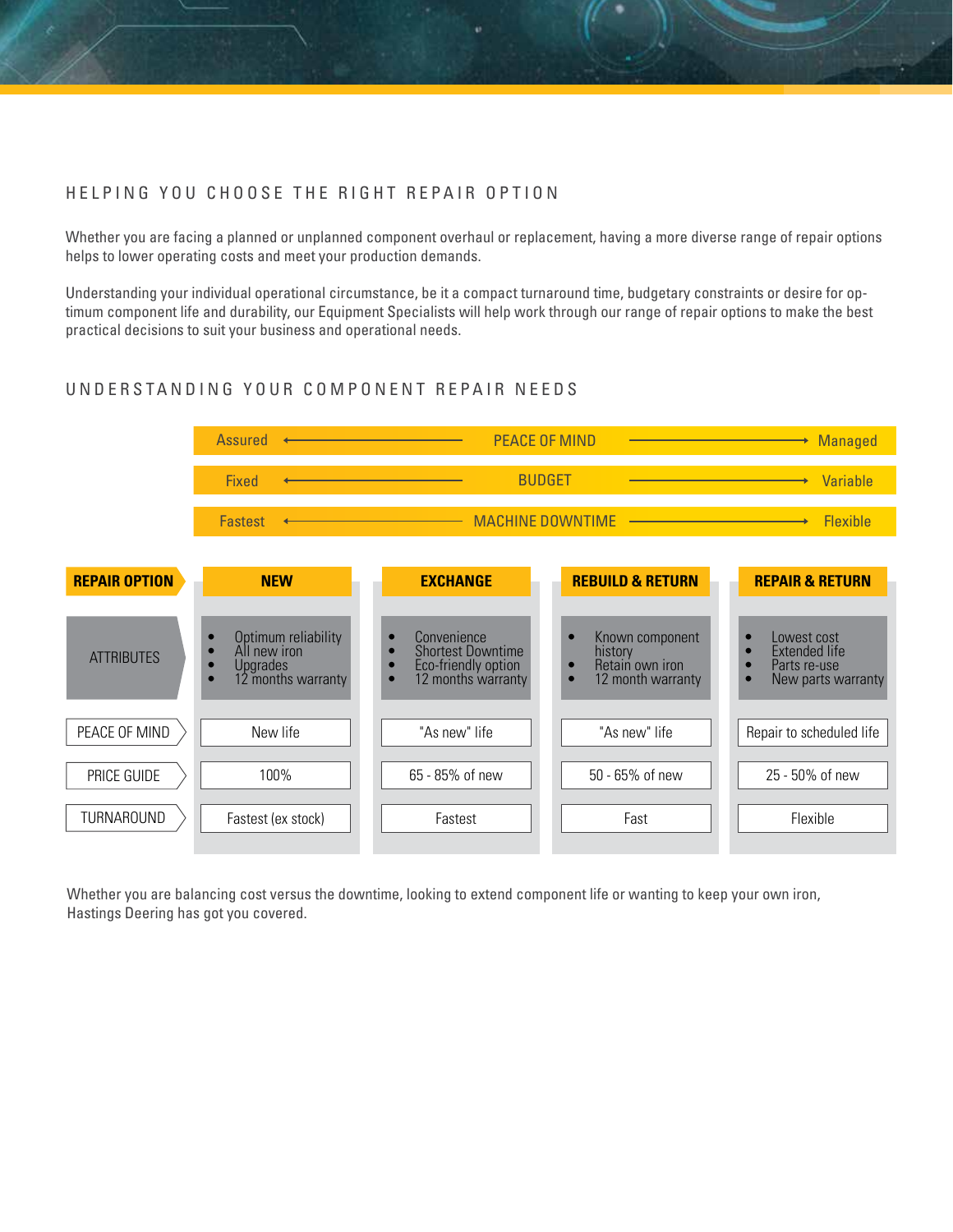



### REPAIR OPTIONS - A SOLUTION TAILORED TO YOUR NEEDS

Caterpillar equipment is designed for more than one life. Many of our components are designed to be rebuilt. Every repair situation has its own unique set of circumstances. That's why we think it's so important to have a range of options that are flexible enough to deliver exactly what you need, when you need it.

| NEW COMPONENT               | Complete component replacement with a factory new Caterpillar component.<br>Caterpillar components are built to be rebuilt, offering longer term reusability and cost<br>benefits beyond the initial purchase of a new component.                                                                                                                                         |  |  |  |
|-----------------------------|---------------------------------------------------------------------------------------------------------------------------------------------------------------------------------------------------------------------------------------------------------------------------------------------------------------------------------------------------------------------------|--|--|--|
| EXCHANGE COMPONENT          | This process involves exchanging an "end-of-life" component for an off-the-shelf<br>Caterpillar Reman or Hastings Deering Rebuilt Component. Exchange components<br>offer excellent value to customers where downtime is critical. Customers who want<br>fast return to work, "as-new" component life and lower than new component cost will<br>benefit from this option. |  |  |  |
| <b>REBUILD &amp; RETURN</b> | When a balance of cost versus downtime or retaining ownership of your iron is important,<br>a Hastings Deering rebuild can be the best repair option. Customer's seeking peace of<br>mind from understanding the component life history can opt to have their own iron rebuilt<br>to Caterpillar OEM "as-new" standards and save from OEM certified parts reusability.    |  |  |  |
| REPAIR & RETURN             | Extend the life of your components or repair to your specification at minimal cost<br>through mid-life maintenance and repairs to ensure you get maximum life from your<br>components at the lowest cost per hour.                                                                                                                                                        |  |  |  |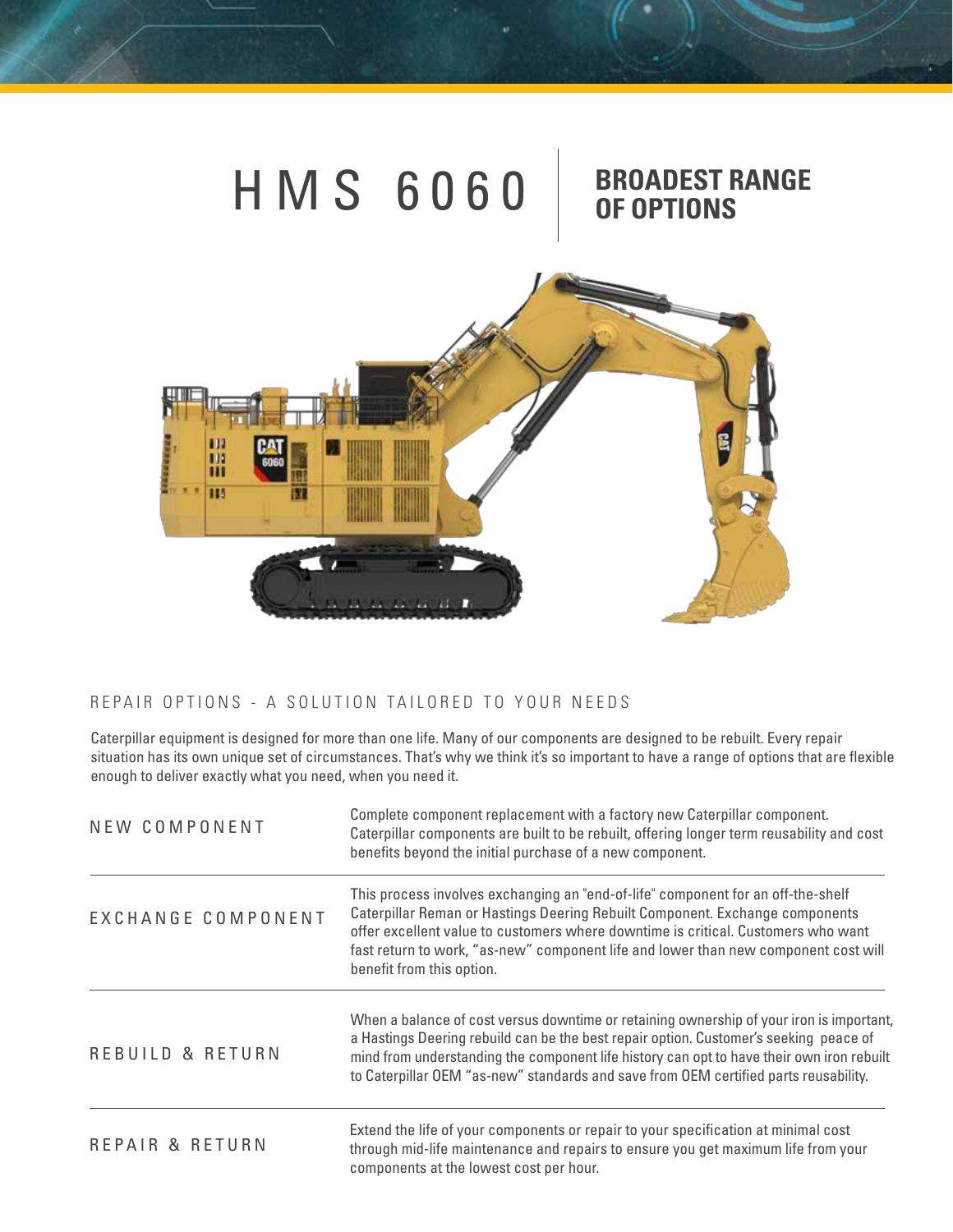

With a deeper understanding of your Caterpillar machine and its component life, our Equipment Specialists will provide technical advice and recommendations to support your maintenance strategy and critical spares requirements from our expanded component repair options.

| <b>COMPONENT DESCRIPTION</b>    | <b>NEW</b> | <b>EXCHANGE</b> | <b>REBUILD &amp;</b><br><b>RETURN</b> | <b>REPAIR &amp;</b><br><b>RETURN</b> |
|---------------------------------|------------|-----------------|---------------------------------------|--------------------------------------|
| Drive Grp, Swing                | $\bullet$  | $\bullet$       | $\bullet$                             | $\bullet$                            |
| Drive Grp, Final (Square Brake) | $\bullet$  | $\bullet$       |                                       | $\bullet$                            |
| Drive Grp, Final (Round Brake)  | $\bullet$  |                 | $\bullet$                             | $\bullet$                            |
| Drive Grp, Pump                 | $\bullet$  | $\bullet$       |                                       | $\bullet$                            |
| Motor, Fan                      | $\bullet$  | $\bullet$       |                                       |                                      |
| Motor, Travel                   | $\bullet$  | $\bullet$       |                                       |                                      |
| Motor, Swing                    | $\bullet$  | $\bullet$       |                                       |                                      |
| Pump, Charge                    | $\bullet$  | $\bullet$       |                                       |                                      |
| Pump, Feed                      | $\bullet$  | $\bullet$       |                                       |                                      |
| Pump, Main                      | $\bullet$  | $\bullet$       |                                       |                                      |
| Pump, Pilot                     | $\bullet$  |                 |                                       |                                      |
| Pump, Swing                     | $\bullet$  | $\bullet$       |                                       |                                      |
| Engine, Complete (3512C)        | $\bullet$  | $\bullet$       |                                       | $\bullet$                            |
| Cylinder, Boom Face Shovel      | $\bullet$  | $\bullet$       | $\bullet$                             | $\bullet$                            |
| Cylinder, Bucket Fact Shovel    | $\bullet$  | $\bullet$       | $\bullet$                             | $\bullet$                            |
| Cylinder, Clam Face Shovel      | $\bullet$  | $\bullet$       |                                       | $\bullet$                            |
| Cylinder, Stick Face Shovel     | $\bullet$  | $\bullet$       | $\bullet$                             | $\bullet$                            |
| Cylinder, Boom Excavator        | $\bullet$  | $\bullet$       | $\bullet$                             | $\bullet$                            |
| Cylinder, Stick Excavator       | $\bullet$  | $\bullet$       | $\bullet$                             | $\bullet$                            |
| Cylinder, Bucket Excavator      | $\bullet$  | $\bullet$       | $\bullet$                             | $\bullet$                            |
| <b>Track Adjuster</b>           | $\bullet$  | $\bullet$       | $\bullet$                             | $\bullet$                            |
| <b>Idler Assesmbly</b>          | $\bullet$  | $\bullet$       | $\bullet$                             | $\bullet$                            |
| Hydraulic Swivel Rotor Joint    | $\bullet$  | $\bullet$       | $\bullet$                             | $\bullet$                            |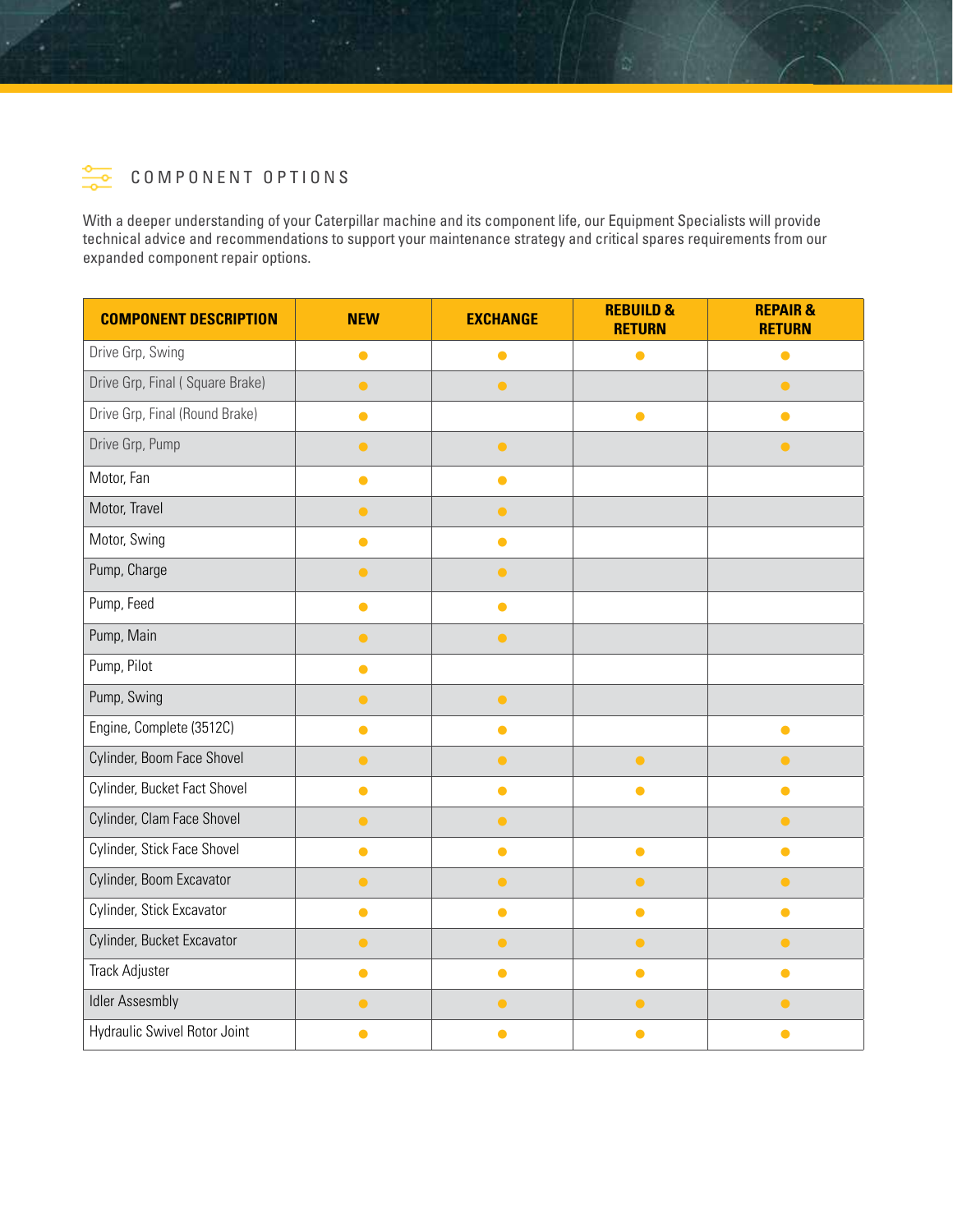## UPGRADES & ENHANCEMENTS

- OEM machine and component upgrades are constantly being developed and released by Caterpillar to optimise the availability, cost and productivity of your asset.
- Talk to your Equipment Specialist today to discuss the latest upgrades and enhancements that can be applied at your next component repair



#### PLANNED MAINTENANCE

- OEM Preventative Maintenance (PM) Kits (dry / wet) inclusive of S.O.S., ensures the highest quality oils and filtration are used to support the achievement of full life from your components.
- Preassembly of components can improve maintenance efficiency and minimise delay risks during planned maintenance outages by reducing onsite logistics and labour hours.
- Bundled component solutions, such as installation kits and hoses, are available to reduce onsite logistics.
- Labour support is available, providing customer peace of mind, to ensure compliance to OEM installation and commissioning warranty obligations and optimise the working life of the component.
- Reduce maintenance budget risks by enquiring about our Component Support Agreements that can underpin the achievement of your component life and cost.

## EXPERT ADVICE

With access to extensive industry component performance data, your Equipment Specialist can provide expert advice on the operational performance of your machine better than anyone else.

## CAT WARRANTY

All New, Exchange and Rebuilt Component Repairs are backed by a 12 month or unlimited operational hour warranty. Refer to the Caterpillar warranty document for more details.



Using genuine Caterpillar parts will maximise component life by providing superior durability and performance.